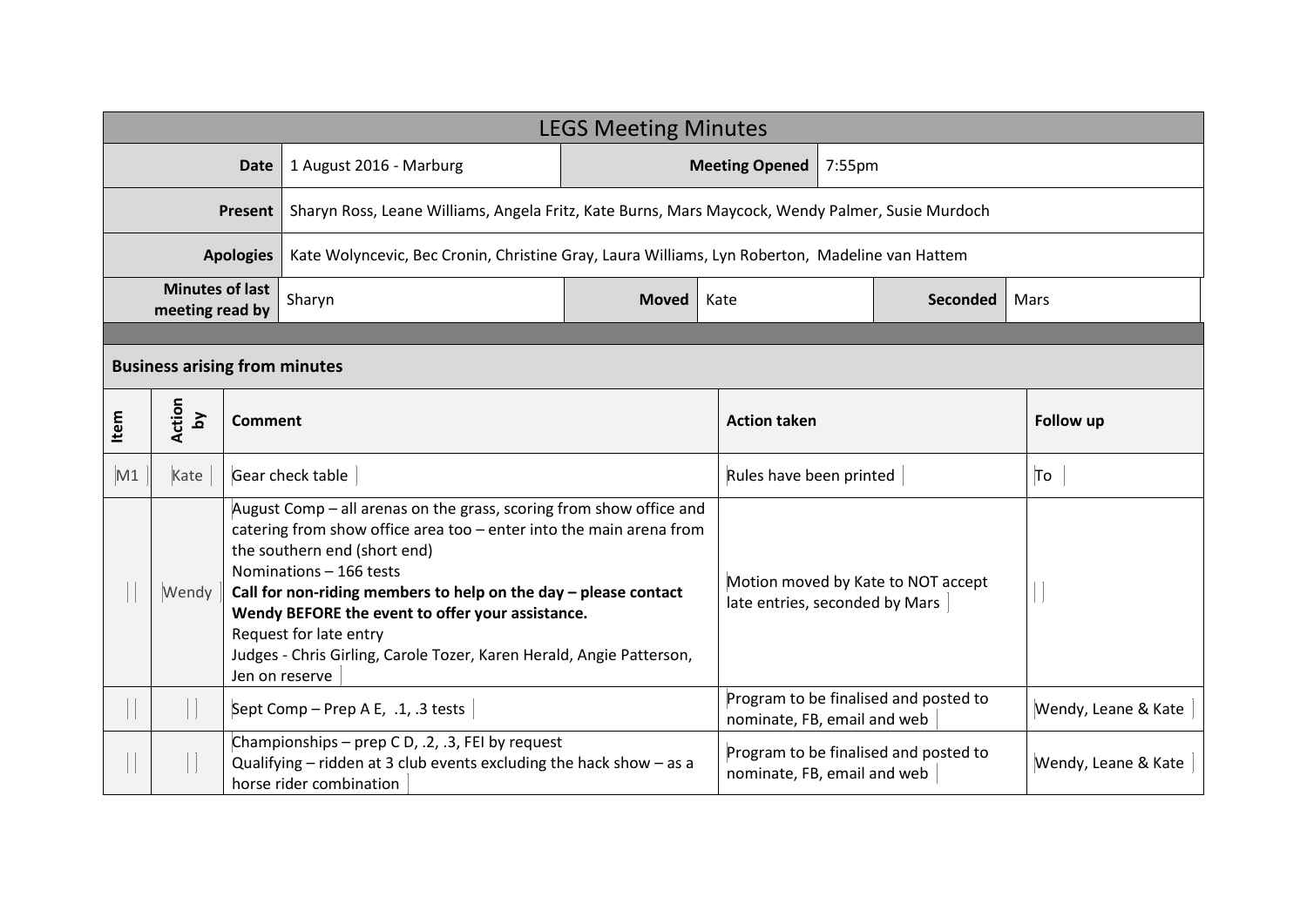|                           |                                              | <b>Helpers</b><br>A helpers list convenor will be on the jobs list - this position will be<br>run from gear check<br>Two people will be at gear check going forward<br>Helpers to check in at gear check 10 MINS prior to their job                                                                                            |                                     |                                                                 |          | Communicate this new requirement<br>with members via email, FB and web |                | Leane and Kate |  |  |
|---------------------------|----------------------------------------------|--------------------------------------------------------------------------------------------------------------------------------------------------------------------------------------------------------------------------------------------------------------------------------------------------------------------------------|-------------------------------------|-----------------------------------------------------------------|----------|------------------------------------------------------------------------|----------------|----------------|--|--|
|                           |                                              | <b>New Arenas</b>                                                                                                                                                                                                                                                                                                              | Nil at this point - for next meeing |                                                                 |          | Sharyn to do further<br>scoping and pricing                            |                |                |  |  |
|                           | <b>Mars</b>                                  | Mars delivered AAOC cheque                                                                                                                                                                                                                                                                                                     |                                     | Made out to DQ - needs to be made out<br>to Caboolture Dressage |          |                                                                        |                |                |  |  |
| <b>Correspondence In</b>  |                                              |                                                                                                                                                                                                                                                                                                                                |                                     |                                                                 |          |                                                                        |                |                |  |  |
| 1                         | Receipt of rego for trailer                  |                                                                                                                                                                                                                                                                                                                                |                                     |                                                                 |          |                                                                        |                |                |  |  |
| $\overline{2}$            | Email from Leesa Murray regarding AOR cheque |                                                                                                                                                                                                                                                                                                                                |                                     |                                                                 |          |                                                                        |                |                |  |  |
| 3                         |                                              | Feedback email from Lauren Lyons from AMF - didn't enter as didn't have full dress - if members need to borrow any items, please let us know<br>as many members have spare gear                                                                                                                                                |                                     |                                                                 |          |                                                                        |                |                |  |  |
| 4                         |                                              | Bank – remove old members from signatures A Elliott, Harvey, L Roberton, add Sharyn Ross and Kate Burns. Bank requires a signed copy of the<br>minutes confirming that these are being removed and others added. Mars to receive internet banking login with text to confirm transaction, no<br>second authorisation required. |                                     |                                                                 |          |                                                                        |                |                |  |  |
| <b>Correspondence Out</b> |                                              |                                                                                                                                                                                                                                                                                                                                |                                     |                                                                 |          |                                                                        |                |                |  |  |
| 1                         | Nil                                          |                                                                                                                                                                                                                                                                                                                                |                                     |                                                                 |          |                                                                        |                |                |  |  |
| <b>Treasurers Report</b>  |                                              |                                                                                                                                                                                                                                                                                                                                |                                     |                                                                 |          |                                                                        |                |                |  |  |
| Cashbook Balance          |                                              | \$14522.45                                                                                                                                                                                                                                                                                                                     | <b>Other Balance</b>                | \$46797.51                                                      | Moved by | Mars                                                                   | Seconded<br>by | Kate           |  |  |
|                           | Cheques Written                              |                                                                                                                                                                                                                                                                                                                                | \$3045.26                           |                                                                 | Incoming |                                                                        |                | \$4572.78      |  |  |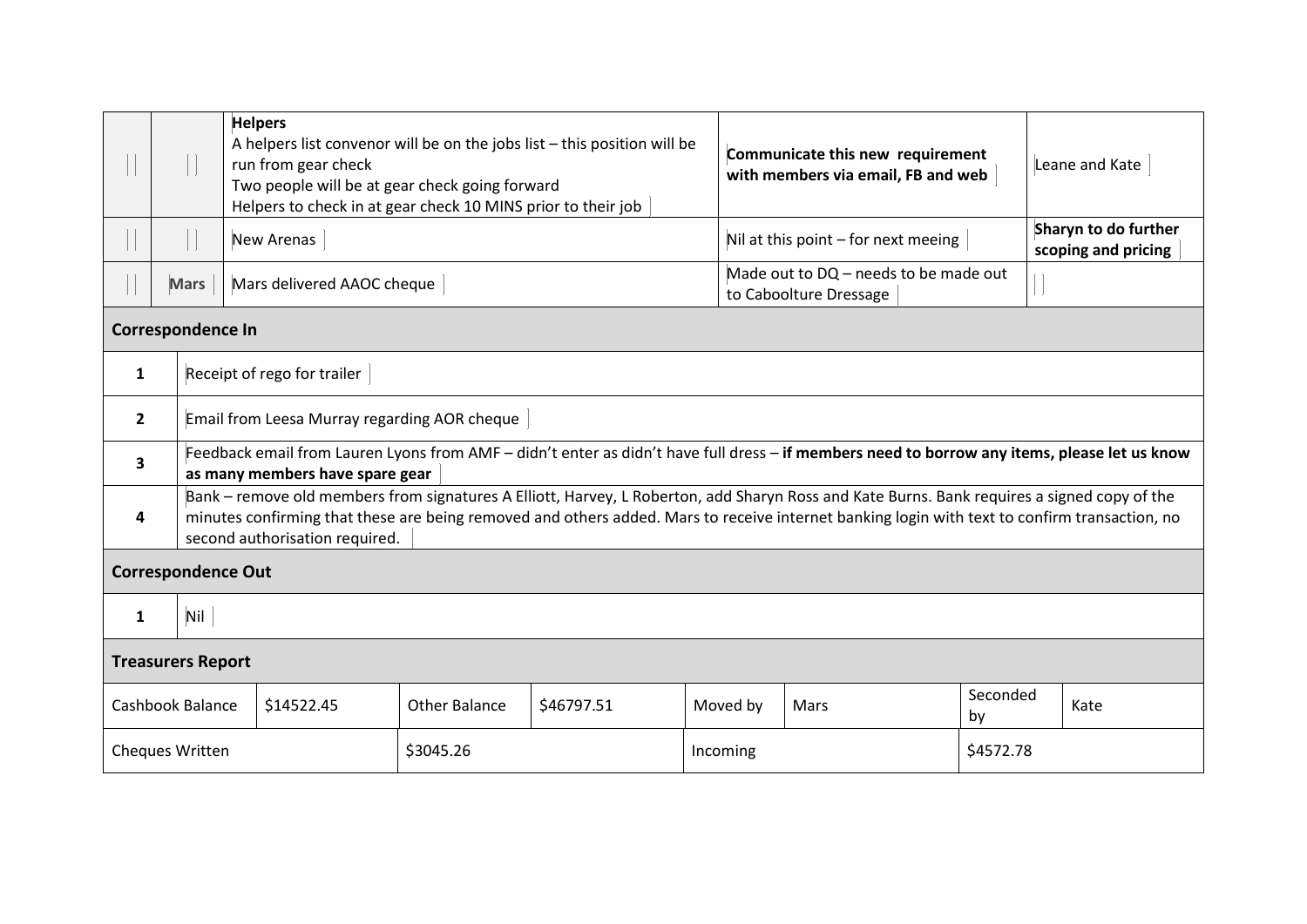| <b>General Business</b> |                                                                                                                                                                                                                                                                                                                                                                                                                                                           |                                                                                                                                                           |                                                                                                                |                     |  |  |  |  |
|-------------------------|-----------------------------------------------------------------------------------------------------------------------------------------------------------------------------------------------------------------------------------------------------------------------------------------------------------------------------------------------------------------------------------------------------------------------------------------------------------|-----------------------------------------------------------------------------------------------------------------------------------------------------------|----------------------------------------------------------------------------------------------------------------|---------------------|--|--|--|--|
| <b>Raised by</b>        | <b>Comment/Motion</b>                                                                                                                                                                                                                                                                                                                                                                                                                                     | <b>Action required</b>                                                                                                                                    | <b>Action by</b>                                                                                               | Item ID<br>(month#) |  |  |  |  |
| <b>Sharyn</b>           | AMF - oversight by committee<br>Ron Mansfield was not invited to attend the event<br>Rosettes for the AMF failed to show, constant contact<br>with the supplier has not been working                                                                                                                                                                                                                                                                      | Letter of apology to Ron with an<br>update on the event and prizes<br>offered<br>Donation to RSPCA as per previous<br>vears<br>New rosettes to be ordered | Letter of apology by<br>Sharyn,<br>Chq to RSCPA for<br>\$325 by Mars<br>New rosettes to be<br>ordered by Wendy | Au1                 |  |  |  |  |
| <b>Sharyn</b>           | August comp - a Request was made to have a lesson<br>on the main arena the day before the event $-$ no issue<br>with riding in the main arena on Saturday as it is not a<br>'competition day'                                                                                                                                                                                                                                                             | Arenas up Saturday 9am                                                                                                                                    | helpers                                                                                                        | Au <sub>2</sub>     |  |  |  |  |
| <b>Sharyn</b>           | Members are reminded LEG events are run under EA<br>rules and that during the competition, only the<br>nominated rider can ride the horse on the grounds,<br>this includes after the combination has completed<br>their tests. Until presentation, the event is still active,<br>in addition, schooling horses that are not entered in<br>the event cannot happen while the event is active                                                               | Members to note the comments                                                                                                                              | nil                                                                                                            | Au3                 |  |  |  |  |
| <b>Sharyn</b>           | A number of stables were left dirty and with hay in<br>them after the last event, in addition, an allocated<br>stable was used by a none allocated member and left it<br>dirty.<br>Stables for LEG events are allocated and paid for by<br>members. Members are reminded that they cannot<br>use stables without the express acceptance of the<br>allocated stable owner and/or committee and<br>payment made at nomination or on the morning of<br>event | Committee considering charging a<br>bond for stable usage<br>commensurate with what LIEC<br>charge the club for dirty stables                             | Stables to be<br>monitored at next<br>event                                                                    | Au4                 |  |  |  |  |